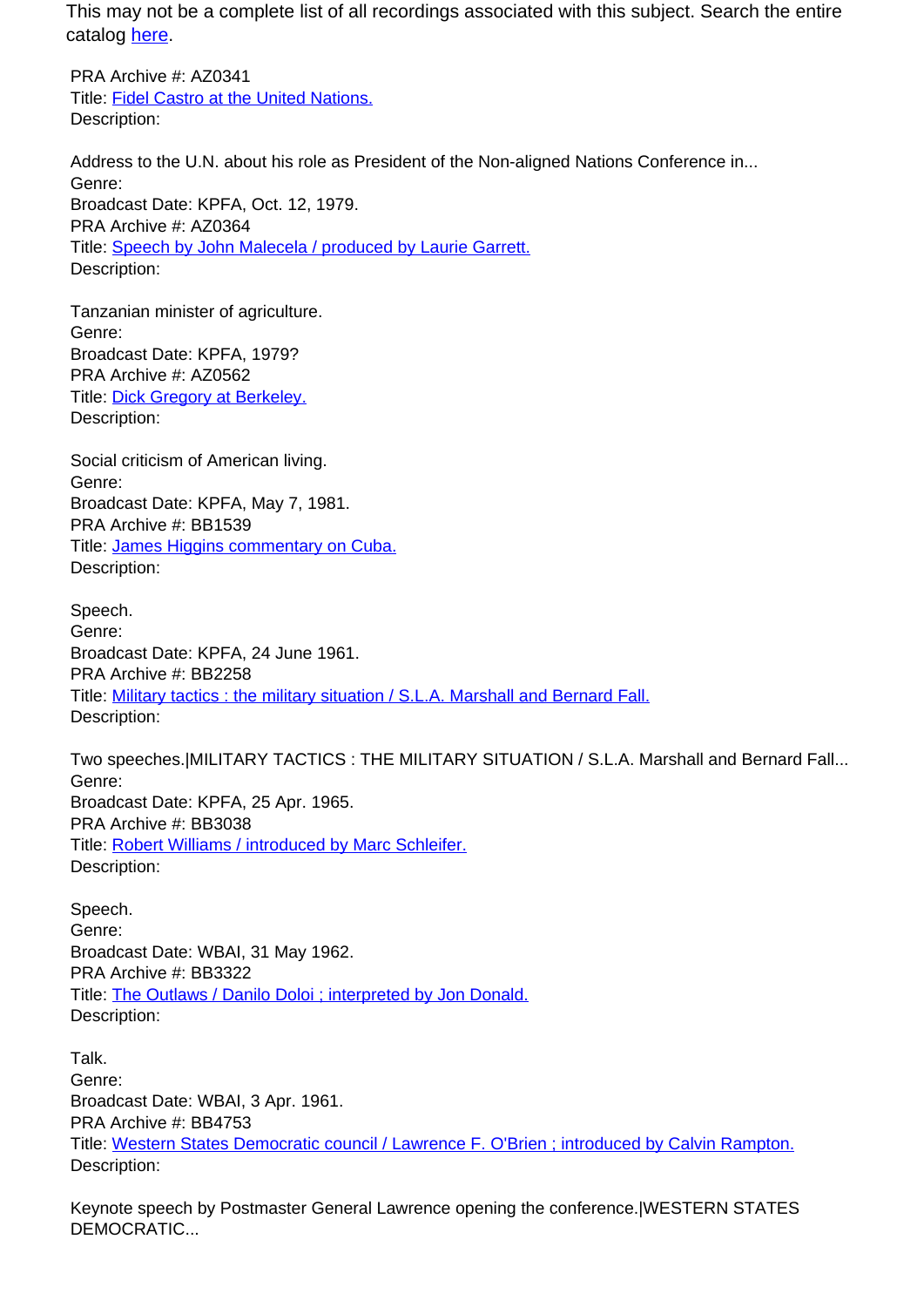Genre: Broadcast Date: KPFK, 30 Aug. 1967. PRA Archive #: BB4909 Title: Ghelderode memorial / Eric Bentley and Arthur Wang. Description:

Two talks. Genre: Broadcast Date: KPFK, 27 Mar. 1964. PRA Archive #: BC0272 Title: Andreas Papandrou / interviewed by Jay Itkowitz. Description:

Speech and interview. Genre: Broadcast Date: KPFA, 17 Oct. 1971. PRA Archive #: BC0842 Title: Cross of gold : a speech by William Jennings Bryan / read by Ed Begley. Description:

Reading of Bryan's June 8, 1896 speech at the Democratic National Convention arguing in... Genre: Broadcast Date: KPFA, 30 June 1972. PRA Archive #: KZ1445 Title: Louis Farrakhan. Description:

Discussion of the thought of Farrakhan, produced from a Louis Farrakhan speech given at the Los...

r.1. pt.1. Panel discussion on Black-Jewish relations, particularly in light of Farrakhan... Genre: Broadcast Date: -0- PRA Archive #: SZ0029 Title: A Special view of accomplishment / Ronald Reagan. Description:

Speech on his views of the U.S. moral recovery. Genre: Broadcast Date: -0- PRA Archive #: AZ0258 Title: You won't have me to kick around anymore. Description:

,

Actuality of Nixon's speech recorded at the press conference which followed his defeat for... Genre: Broadcast Date: KPFA, Mar. 1979. PRA Archive #: AZ0360 Title: Fidel Castro at the United Nations. Description:

The speech in Spanish. Genre: Broadcast Date: KPFA, Oct. 12, 1979.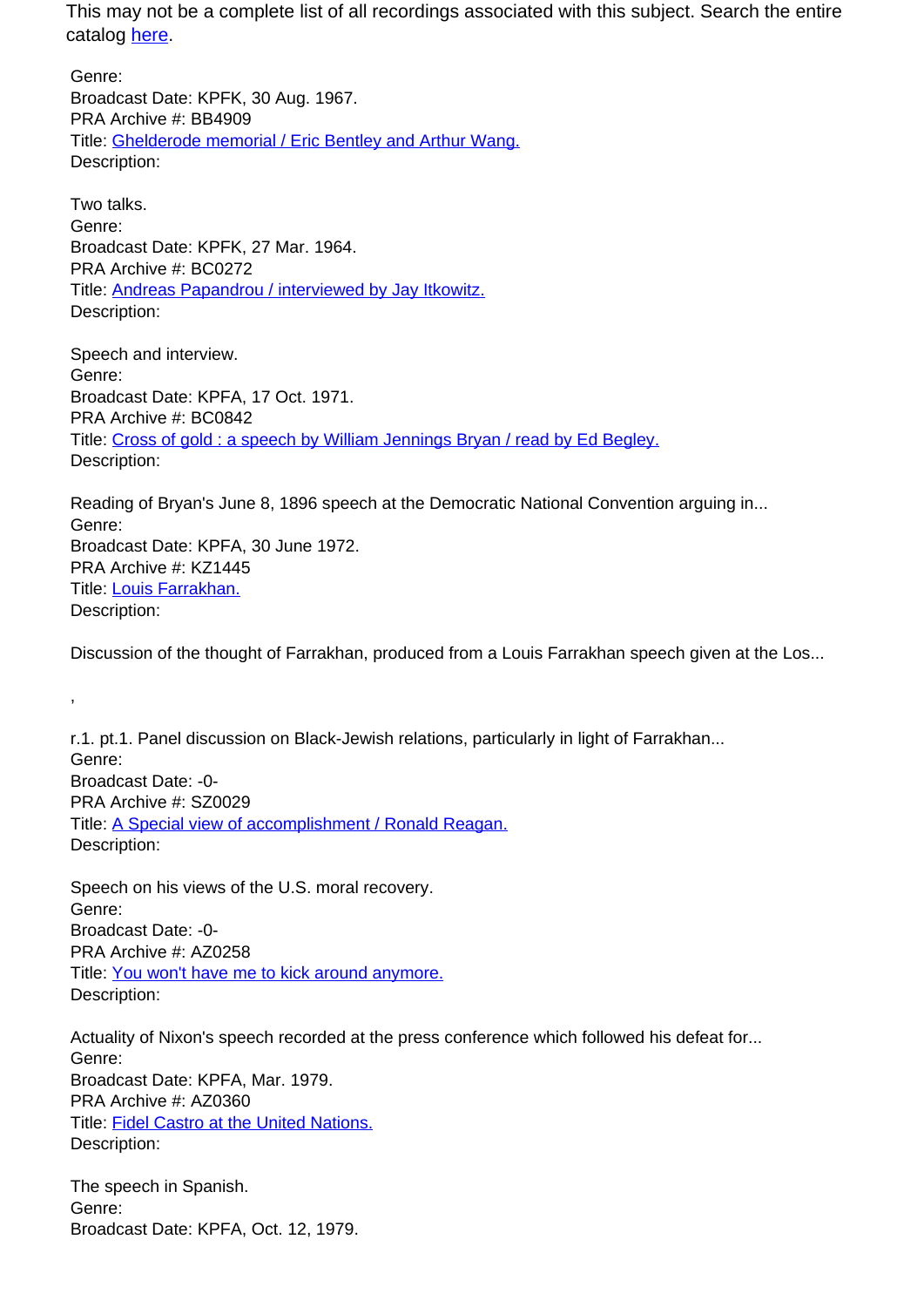PRA Archive #: AZ0361 Title: Fidel Castro at the United Nations. Description:

English translation of the speech. Genre: Broadcast Date: KPFA, Oct. 12, 1979. PRA Archive #: BB0299 Title: President Kennedy's address to the United Nations. Description:

Actuality.|PRESIDENT KENNEDY'S ADDRESS TO THE UNITED NATIONS. -... Genre: Broadcast Date: WBAI, 25 Sept. 1962. PRA Archive #: BB1236 Title: Address of Pope Paul VI before the United Nations / introduced by U. Thant. Description:

Speech. Genre: Broadcast Date: KPFA, 5 Oct. 1965. PRA Archive #: BB1237 Title: Sermon at mass for peace / by Pope Paul VI. Description:

Speech. Genre: Broadcast Date: KPFA, 6 Oct. 1965. PRA Archive #: BB1239 Title: Adlai Stevenson speech at the U.N. commemoration ceremonies. Description:

Speech. Genre: Broadcast Date: KPFA, 14 Aug. 1965. PRA Archive #: BB1240 Title: Harriman at cornell. Description:

Speech. Genre: Broadcast Date: KPFA, 11 May 1965. PRA Archive #: BB1249 Title: Commentary of Father Eugene Boyle. Description:

Speech. Genre: Broadcast Date: KPFA, 10 Jan. 1968. PRA Archive #: BB1251 Title: Commentary of Hal Draper. Description:

Speech. Genre: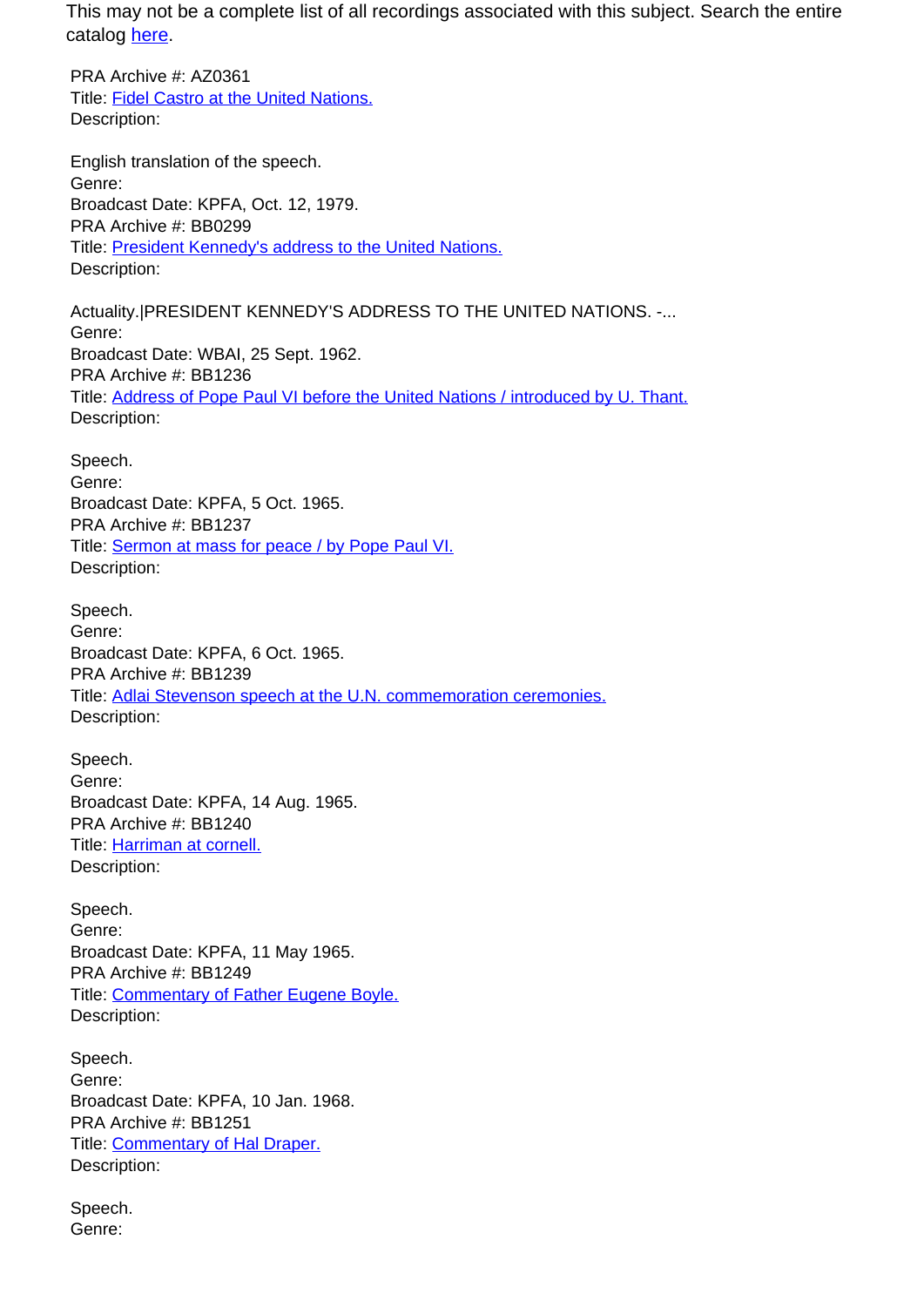Broadcast Date: KPFA, 13 Jan. 1968. PRA Archive #: BB1252 Title: Commentary of Robert Tideman. Description:

Speech. Genre: Broadcast Date: KPFA, 28 Dec. 1967. PRA Archive #: BB1253 Title: Commentary of Dick Meister. Description:

Speech. Genre: Broadcast Date: KPFA, 16 Jan. 1968. PRA Archive #: BB1254 Title: Commentary of Ben Seaver. Description:

Speech. Genre: Broadcast Date: KPFA, Jan. 1968. PRA Archive #: BB1256 Title: Commentary of Steve Murdock. Description:

Speech. Genre: Broadcast Date: KPFA, 3 Jan. 1968. PRA Archive #: BB1257 Title: Commentary of Henry Anderson. Description:

Speech. Genre: Broadcast Date: KPFA, 26 Jan. 1968. PRA Archive #: BB1258 Title: Commentary of William Winter. Description:

Speech. Genre: Broadcast Date: KPFA, 8 Jan. 1968. PRA Archive #: BB1259 Title: Commentary of Lewis Sherman. Description:

Speech. Genre: Broadcast Date: KPFA, 7 Jan. 1968. PRA Archive #: BB1261 Title: Commentary of Roy Kepler. Description:

Speech.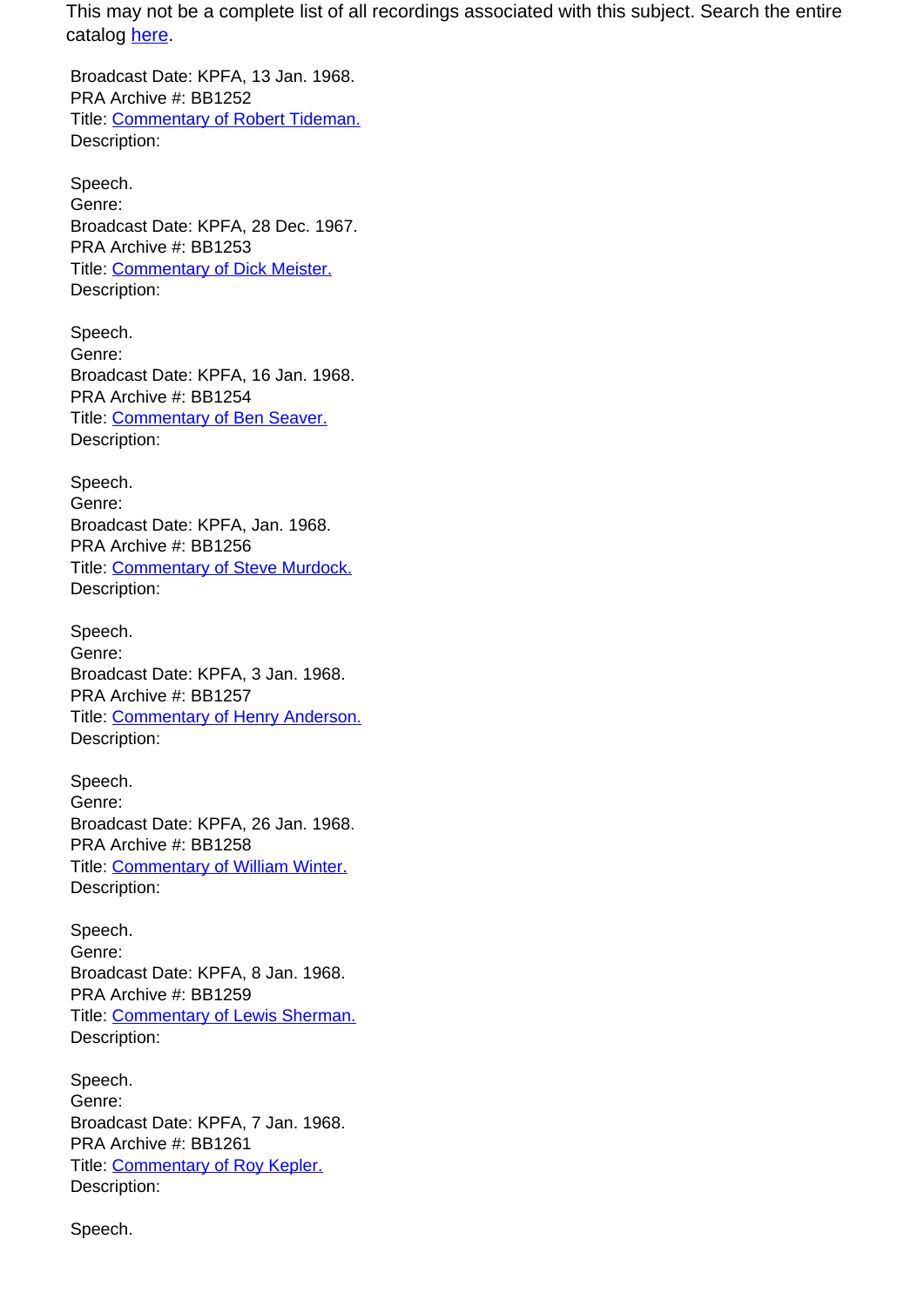Genre: Broadcast Date: KPFA, 4 Jan. 1968. PRA Archive #: BB1262 Title: Commentary of Donald Anthrop. Description:

Speech. Genre: Broadcast Date: KPFA, 2 Jan. 1968. PRA Archive #: BB1288 Title: Ben Lejere strikes again. Description:

Speech. Genre: Broadcast Date: KPFA, 9 Dec. 1963. PRA Archive #: BB1406 Title: Marshall Windmiller commentary. Description:

Speech. Genre: Broadcast Date: KPFA, 16 Dec. 1965. PRA Archive #: BB1456 Title: As I see it / William Winter. Description:

Speech. Genre: Broadcast Date: KPFA, 16 Nov. 1961. PRA Archive #: BB1538 Title: Paul A. Baran in Los Angeles. Description:

Speech. Genre: Broadcast Date: KPFA, 9 Maar. 1961. PRA Archive #: BB1698 Title: Rev. Martin Duffey. Description:

Speech. Genre: Broadcast Date: KPFA, 1967? PRA Archive #: BB2100 Title: The War against man / Norman Cousins. Description:

Speech.|THE WAR AGAINST MAN / Norman Cousins... Genre: Broadcast Date: KPFK, 24 Apr. 1958. PRA Archive #: BB2147 Title: Therefore chose life / Dr. George Wald. Description: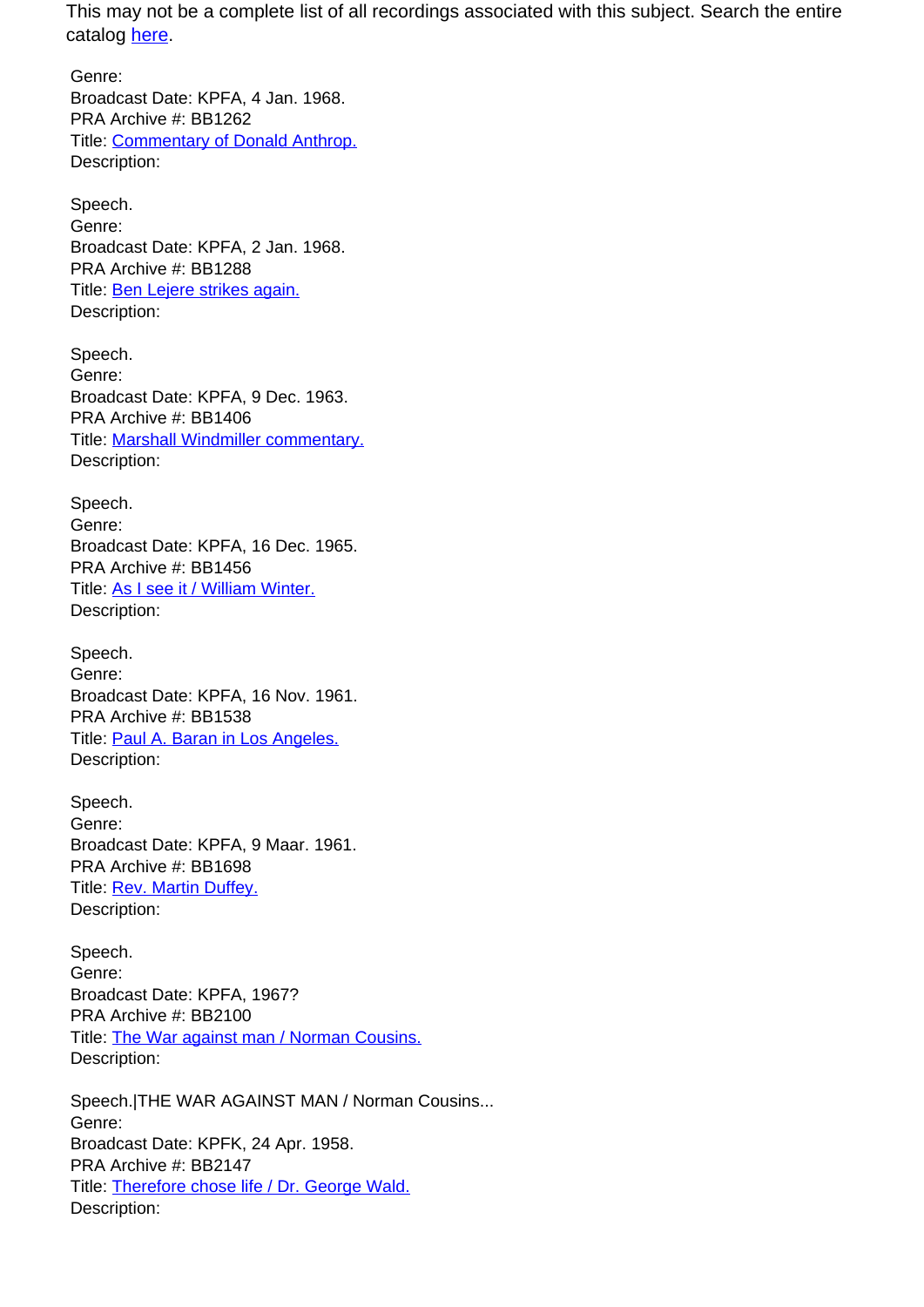Speech.|THEREFORE CHOOSE LIFE / Dr, George Wald... Genre: Broadcast Date: KPFA, 6 July 1969. PRA Archive #: BB2219.03 Title: Robert Scheer. Description:

Rebutal of Arthur Goldberg's opening remarks at the Greek Theater Charter Day ceremonies.|... Genre: Broadcast Date: KPFA, 25 Mar. 1965. PRA Archive #: BB3240 Title: **Ayn Rand.** Description:

Author gives speech.|AYN RAND. -... Genre: Broadcast Date: WBAI, 26 Mar. 1961. PRA Archive #: BB3438 Title: The Dimensions of a complete life / Martin Luther King. Description:

Speech.|THE DIMENSIONS OF A COMPLETE LIFE / Martin Luther King... Genre: Broadcast Date: WBAI, l4 Jan. l962. PRA Archive #: BB3522 Title: **After the march, what? / Bayard Rustin.** Description:

This program contains Bayard Rustin speaking at the New York Community Church on September 25,... Genre: Broadcast Date: WBAI, 196-. PRA Archive #: BB4327 Title: Roger Wilkins. Description:

Talk.

,

Reel 2 missing. Genre: Broadcast Date: WBAI, 11 Jan. 1970. PRA Archive #: BB5016 Title: Upton Sinclair. Description:

Talk at an ACLU dinner in Sinclair's honor.|UPTON SINCLAIR... Genre: Broadcast Date: KPFK, 15 July 1966. PRA Archive #: BC1486 Title: Bert Herman : I. Description:

Speech.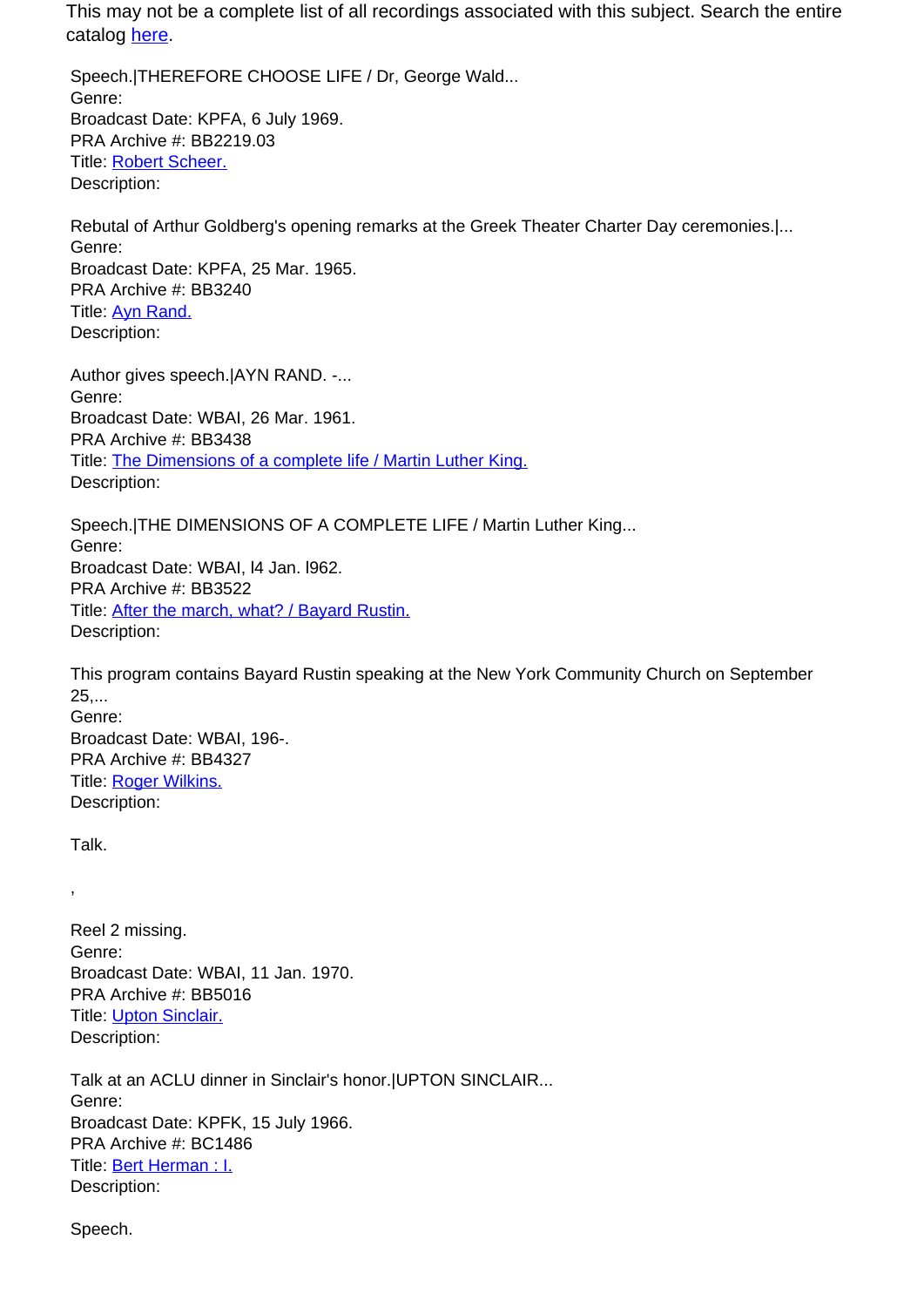Genre: Broadcast Date: KPFA, 1973. PRA Archive #: BC1712 Title: **Bill Soltero.** Description:

Talk. Genre: Broadcast Date: KPFA, 8 Jan. 1974. PRA Archive #: IZ0246 Title: Nancy Reagan receives Salvation Army award. Description:

Nancy Reagan's acceptance speech. Genre: Broadcast Date: WBAI, 1 Dec. 1982. PRA Archive #: PZ0052 Title: State of the union address, 1982 / by Ronald Reagan. Description:

Speech outlining his new federalism.|STATE OF THE UNION ADDRESS, 1982 / by Ronald Reagan... Genre: Broadcast Date: -0- PRA Archive #: PZ0116 Title: I have a Black, a woman, two Jews and a cripple... / James Watt. Description:

Actuality of Watt's speech which contributed to his eventual resignation as Secretary of... Genre: Broadcast Date: 21 Sept. 1983. PRA Archive #: SZ0115 Title: The Chicago centennial : a speech / by Aldous Huxley. Description:

On the growing consciousness of evolution within all the sciences. Genre: Broadcast Date: 195-? PRA Archive #: AZ0750 Title: Mario Cuomo : keynote address to the Democratic National Convention. Description:

Keynote address at the 1984 San Francisco Democratic National Convention. The 1984 Convention... Genre: Broadcast Date: -0- PRA Archive #: AZ0765 Title: Keynote address, 1984 Democratic National Convention / Dianne Feinstein. Description:

Keynote address by San Francisco Mayor Dianne Feinstein at the 1984 Democratic National... Genre: Broadcast Date: Satellite, 16 July 1984. PRA Archive #: AZ0766 Title: Tom Bradley addresses the 1984 Democratic National Convention. Description: